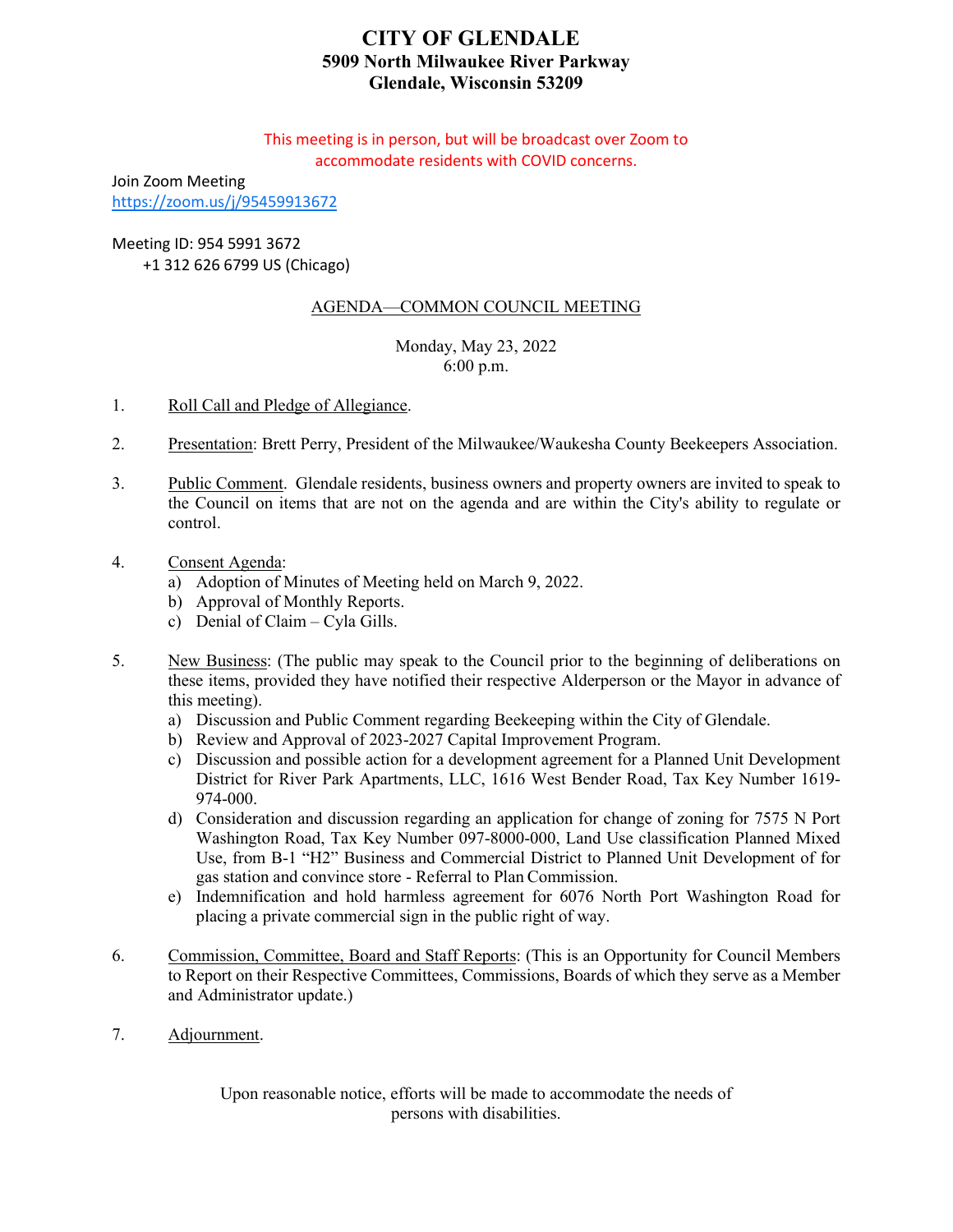

<span id="page-1-0"></span>

| <b>SUBJECT:</b> | Common Council, Item 2                                      |
|-----------------|-------------------------------------------------------------|
|                 | Discussion regarding Beekeeping within the City of Glendale |
|                 |                                                             |

**FROM:** John S. Fellows, Community Development Director

# **MEETING DATE:** May 23, 2022

| <b>Budget Summary:</b>   | N/A |
|--------------------------|-----|
| Budgeted Expenditure:    | N/A |
| <b>Budgeted Revenue:</b> | N/A |

# **FISCAL SUMMARY: STATUTORY REFERENCE:**

| <b>Wisconsin Statues:</b> | N/A                              |
|---------------------------|----------------------------------|
| Municipal Code:           | Zoning Code<br>Subdivision Regs. |

# **BACKGROUND/ANALYSIS:**

The mission of the Milwaukee/Waukesha Beekeepers association is to promote the study, and craft of beekeeping through education, encouragement, and community for all Southeast Wisconsin beekeepers, and raise awareness to the benefits of bees for our environment, ecology, and local economy. Their mission is to promote the study, science, and craft of beekeeping through education, encouragement, and community for all Southeast Wisconsin Beekeepers, and raise awareness to the benefits of bees for our environment, ecology, and local economy.

Brett Perry is the current president of the association will be present to make a short presentation and available to answer questions. Brett has worked with many local municipalities to enact beekeeping ordinance that allow residents to participate in this activity.

# **RECOMMENDATION:**

Staff recommends Council ask Mr. Perry any questions they might have.

# **ACTION REQUESTED:**

No action required.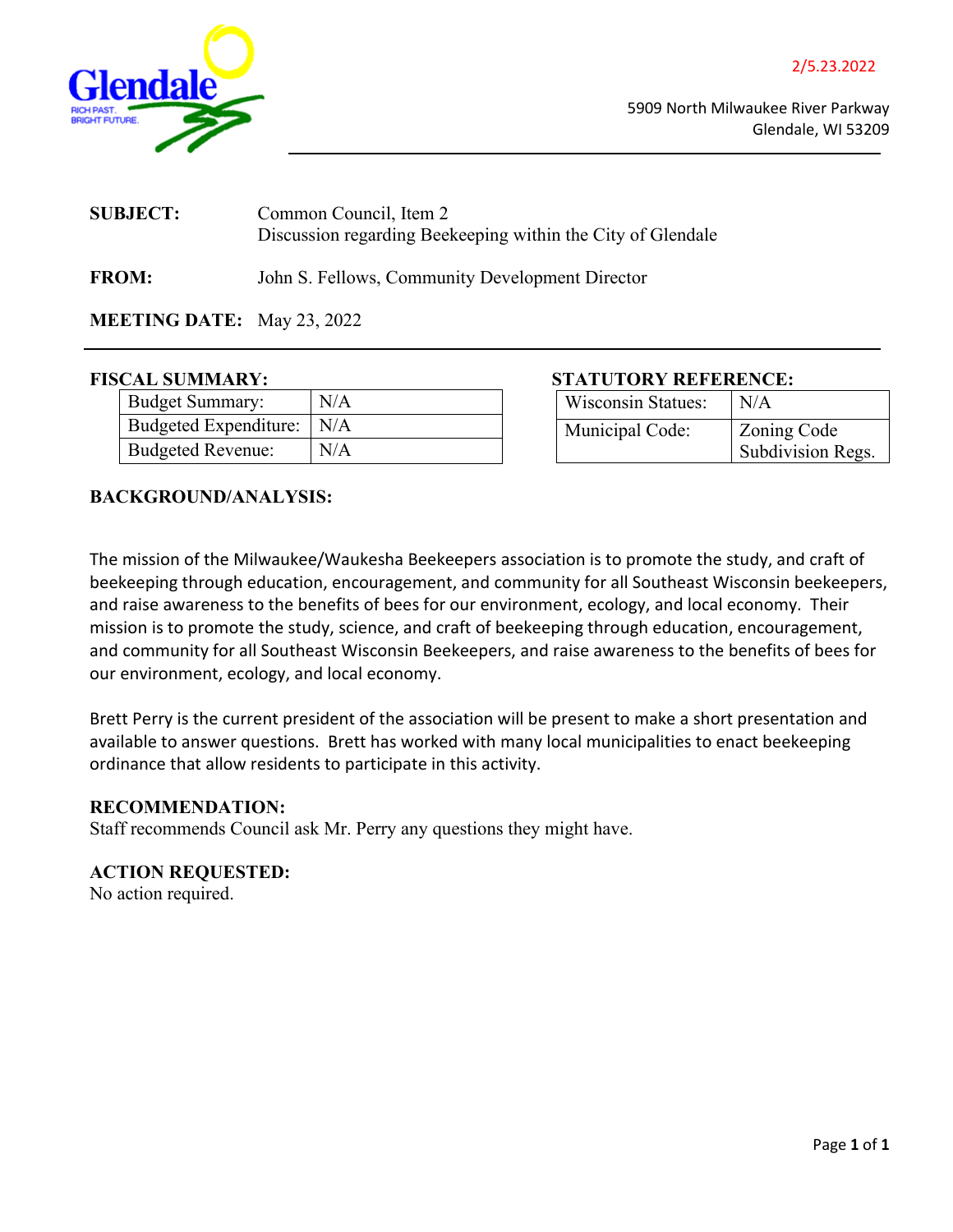<span id="page-2-0"></span>

# CONSENT AGENDA

- a) [Adoption of Minutes of Meeting held on May 9, 2022.](https://www.glendale-wi.org/DocumentCenter/View/2689/Council-Minutes-5-9-2022)
- b) [Approval of Monthly Reports.](https://www.glendale-wi.org/DocumentCenter/View/2684/April-2022-for-Common-Council)
- c) [Denial of Claim Cyla Gills.](https://www.glendale-wi.org/DocumentCenter/View/2688/Memo----Notice-of-Claim---Gills)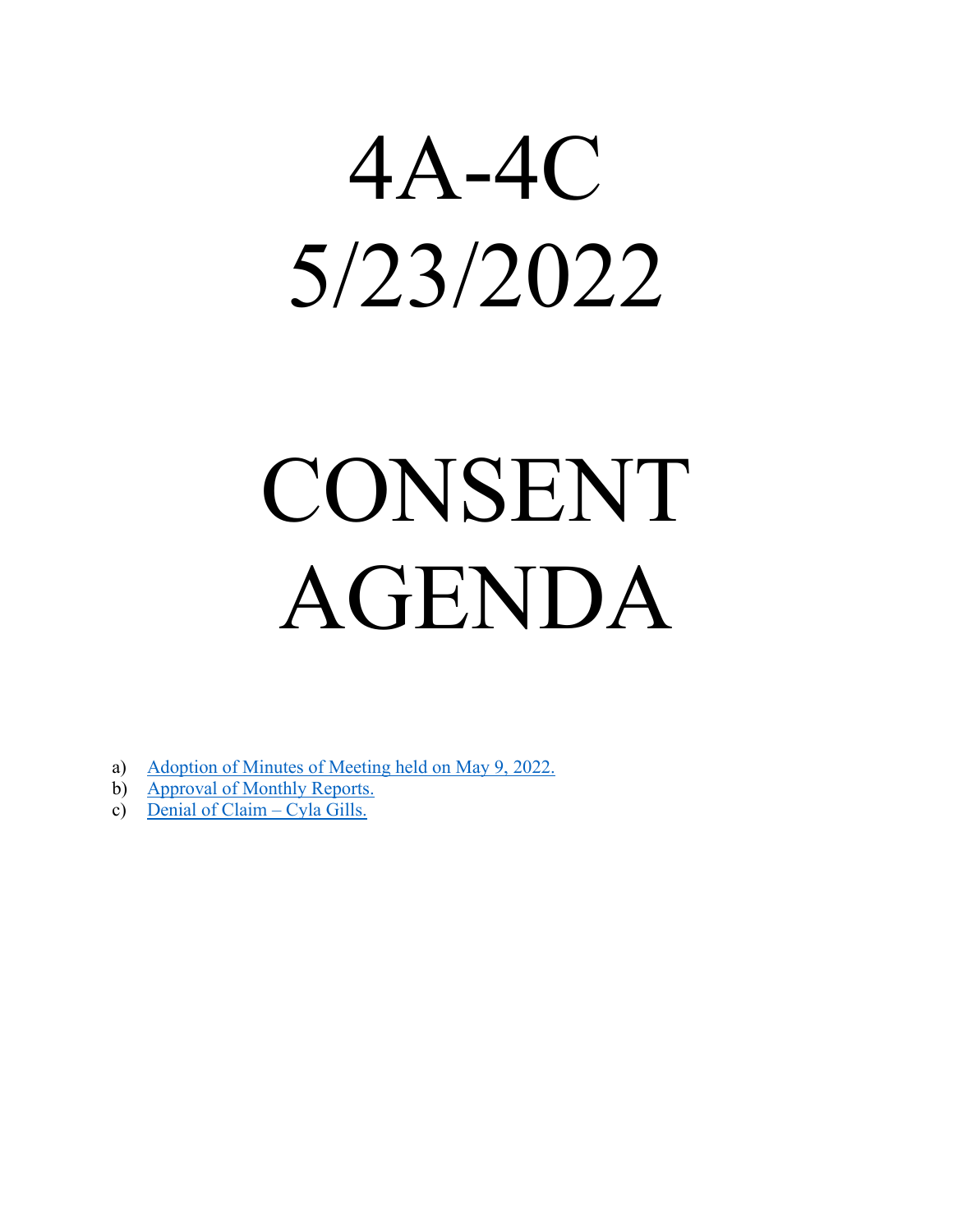<span id="page-3-0"></span>

| <b>SUBJECT:</b> | Common Council, Item 5a                                     |
|-----------------|-------------------------------------------------------------|
|                 | Discussion regarding Beekeeping within the City of Glendale |
|                 |                                                             |

**FROM:** John S. Fellows, Community Development Director

# **MEETING DATE:** May 23, 2022

| <b>Budget Summary:</b>   | N/A |
|--------------------------|-----|
| Budgeted Expenditure:    | N/A |
| <b>Budgeted Revenue:</b> | N/A |

# **FISCAL SUMMARY: STATUTORY REFERENCE:**

| <b>Wisconsin Statues:</b> | N/A               |
|---------------------------|-------------------|
| Municipal Code:           | Zoning Code       |
|                           | Subdivision Regs. |

# **BACKGROUND/ANALYSIS:**

Staff has been requested to facilitate a discussion regarding the keeping of bees in the community. Beekeeping can occur at both a profession and hobbyist levels. In most urbanized areas, beekeeping occurs at a hobbyist level. To prepare for the discussion, staff is providing a summary of a quick summary of a variety of communities' status with regard to beekeeping, a summary of common best practices, as well as helpful links for more information.

# Communities:

The following survey of communities indicates which communities allow for the keeping of bees and those that do not. Selected links are directly to each community's ordinance or a portion of their ordinance.

| Village of Shorewood:    | Allowed     | Village of Shorewood Beekeeping Ord. link                                |
|--------------------------|-------------|--------------------------------------------------------------------------|
| Village of Fox Point:    | Allowed     | Village of Fox Point Ord. link                                           |
| City of Milwaukee:       | Permitted   | City of Milwaukee Beekeeping Ord. link                                   |
| City of Wauwatosa:       | Permitted   | City of Wauwatosa Bee Keeping Ord. link                                  |
| City of Eau Claire:      | Permitted   | City of Eau Claire Ord. link                                             |
| Village of Whitefish Bay | Not allowed |                                                                          |
| Village of Bayside:      | Not allowed |                                                                          |
| Village of Brown Deer:   | Not allowed |                                                                          |
| City of Mequon:          | Permitted*  | in certain zoning districts and two hives for $\frac{1}{4}$ acre and one |
|                          |             | additional hive for each additional half acre. No permit                 |
|                          |             | required                                                                 |

*This list is not inclusive of all communities in Wisconsin, it is a random sample.* 

#### Best Practices:

The following items are commonly noted in ordinances.

| <b>Flyway Barrier:</b> | Often Regulated | May be a six-foot fence, hedge or other |
|------------------------|-----------------|-----------------------------------------|
| Setback:               | Often Regulated | Distances vary by community             |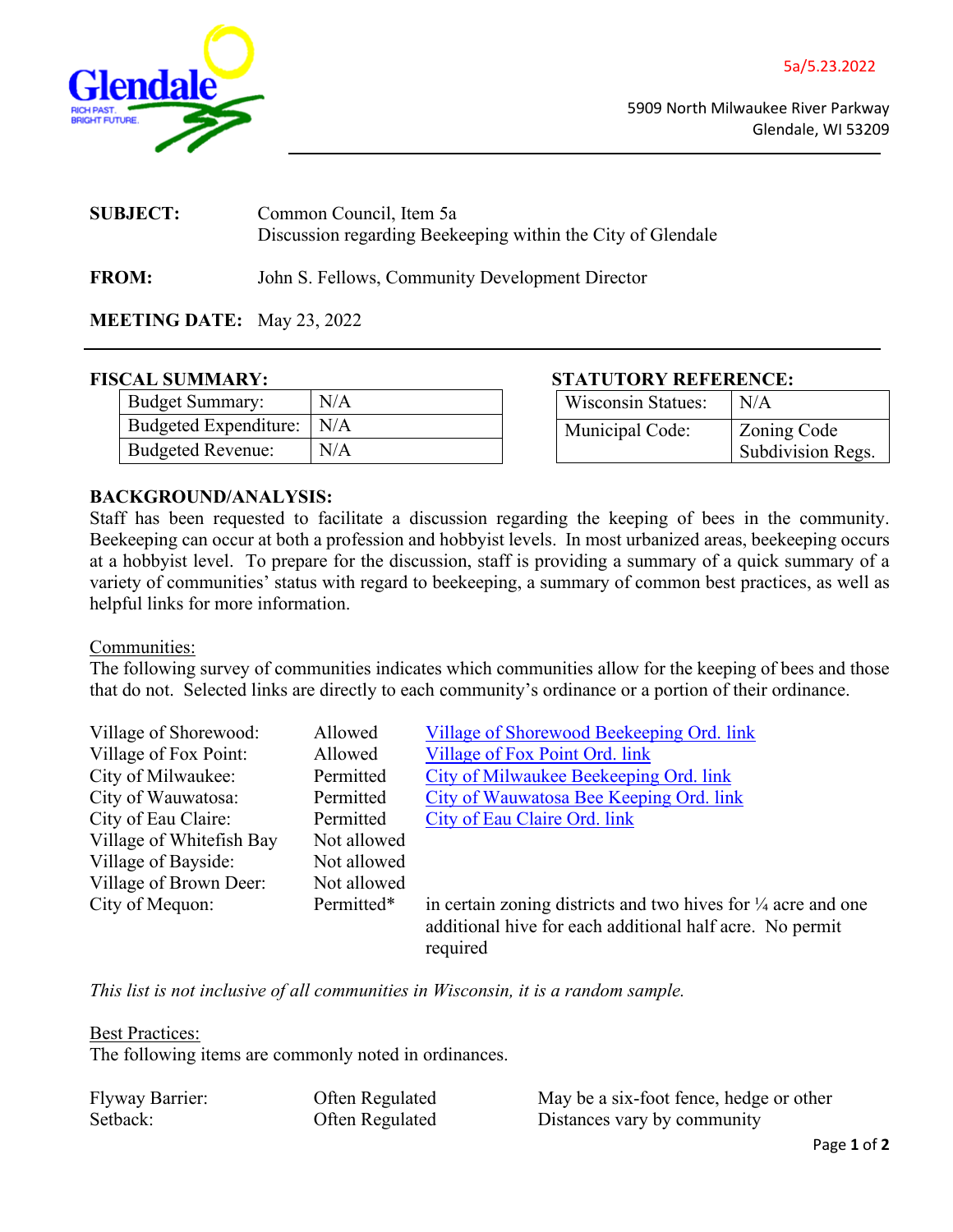

| Number of Hives | Often Regulated  |
|-----------------|------------------|
| Hive Opening    | Should be consid |
| Access to Water | Often Regulated  |

Permits Often Regulated

Renewal of permit Often Regulated

Number of Hives Often Regulated Ranges from 2-4. Some communities allow for an additional hive to allow hives to split. Hive Opening Should be considered The opening direction will determine flight patterns.

Additional Information:

The following links are provided for additional information from a variety organization.

State of Wisconsin Department of Agriculture, Trade and Consumer Protection [DATCP Home Beekeeping Regulations for the State \(wi.gov\)](https://datcp.wi.gov/Pages/Programs_Services/BeekeepingRegulations.aspx)

Milwaukee Waukesha Beekeepers Association [Milwaukee Waukesha Beekeepers Association \(mwbeekeepers.org\)](http://mwbeekeepers.org/)

American Beekeeping Federation [American Beekeeping Federation \(abfnet.org\)](https://www.abfnet.org/)

Wisconsin Honey Producers [New Beekeepers | Wisconsin Honey Producers Association \(wihoney.org\)](https://wihoney.org/resources/new-beekeepers/)

Wisconsin Pollinators [Wisconsin Native Pollinators | Wisconsin Pollinators](https://wisconsinpollinators.com/)

UW-Extension – Helpful Resources for Beekeepers [2016-Resources-for-Beekeepers.pdf \(wisc.edu\)](https://milwaukee.extension.wisc.edu/files/2016/09/2016-Resources-for-Beekeepers.pdf)

UW-Extension – Beekeeping [Beekeeping – Extension Milwaukee County \(wisc.edu\)](https://milwaukee.extension.wisc.edu/agriculture/beekeeping/)

# **RECOMMENDATION:**

Staff recommends that additional information should be gathered, best practice further evaluated, a public information informational process developed, and a draft ordinance prepared if directed by the City Council.

# **ACTION REQUESTED:**

Motion to direct staff to prepare additional information and a draft ordinance regulating beekeeping.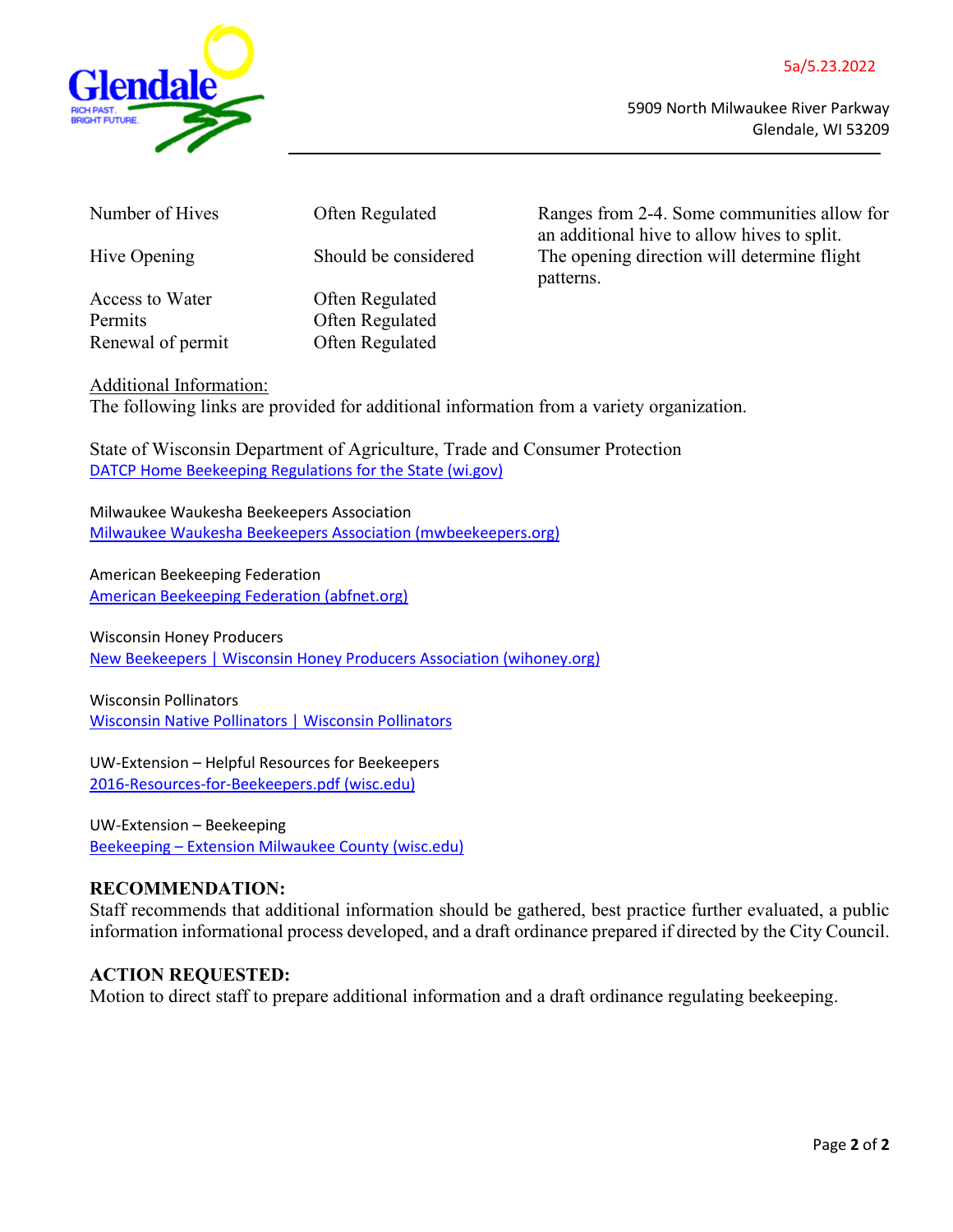<span id="page-5-0"></span>

| <b>SUBJECT:</b> | Review and Approval of 2023-2027 Capital Improvement Program |  |
|-----------------|--------------------------------------------------------------|--|
|                 |                                                              |  |

**FROM:** Karl Warwick, City Administrator

# **MEETING DATE:** May 23, 2022

| .                           |                       |
|-----------------------------|-----------------------|
| <b>Budget Summary:</b>      | Capital Projects Fund |
| Budgeted Expenditure:   N/A |                       |
| <b>Budgeted Revenue:</b>    | N/A                   |

# **FISCAL SUMMARY: STATUTORY REFERENCE:**

| <b>Wisconsin Statues:</b> | N/A |
|---------------------------|-----|
| <b>Municipal Code:</b>    | N/A |

# **BACKGROUND/ANALYSIS:**

Attached is a copy of the planned Capital Improvement Program (CIP) for the years 2023 through 2027, with several modifications from the previously presented CIP. It is requested that you review the projects, particularly for the year 2023, in order that the final approval can be made and included in the projections for the 2023 Annual Program Budget. Please note that I have highlighted several projects or equipment with three possible colors which reflects if the item is:

- placed in a different year than previously approved,
- different dollar amount than previously approved or
- a new project or equipment.

The CIP was presented to the City Council at the May 9<sup>th</sup>, 2022 meeting and staff is asking the City Council to review the plan that includes several modifications from the previously presented one, including:

- *Addition of \$225,000 for Miscellaneous pavement repairs in 2023* This Project was originally planned for 2022, but funds were never allocated. Due to the fact that there is not sufficient time to complete this project this year, it was placed in 2023.
- *Addition of \$180,000 for seven speed tables and a roundabout at Range Line and Green Tree in 2023*

This Project was originally planned for 2022, but funds were never allocated. Due to the fact that there is not sufficient time in the year to complete these projects, it was placed in 2023. On August  $19<sup>th</sup>$  the City Council discussed, but took no action, on the inclusion of these seven speed tables and a roundabout. From my understanding, funds were supposed to be allocated for these in 2022, but was inadvertently not included in the budget. Below is a list of the locations:

Speed Humps/Tables (\$17,000 each)

- 1. Glendale Avenue between Elm Tree and River Park
- 2. Marne between Port Washington and Lydell
- 3. Mill Road, east of Glen Hills Middle School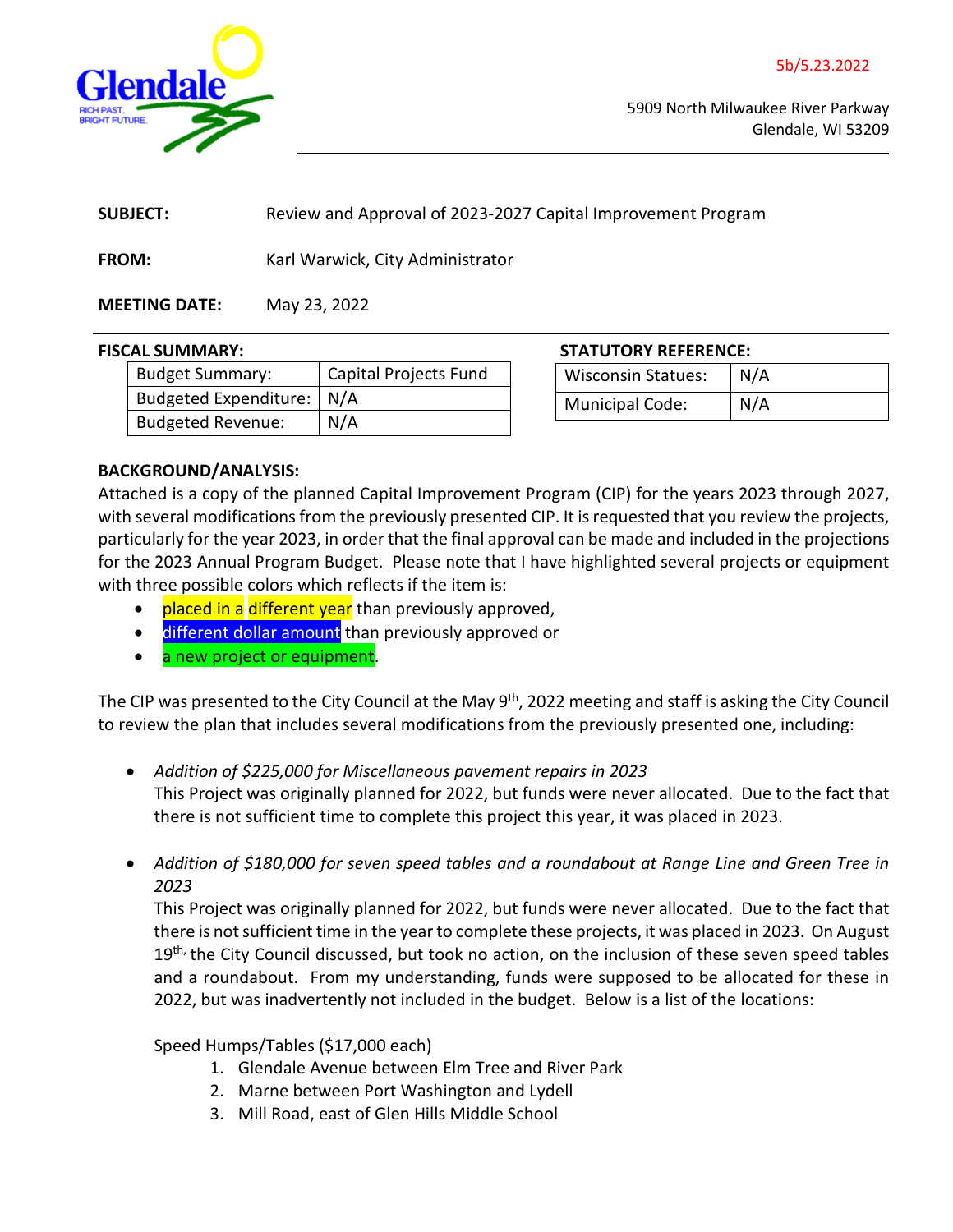- 4. Lydell Avenue, north of Olive
- 5. Range Line Road, between Good Hope and Green Tree
- 6. Green Tree, between Rangel Line and Crestwood

Roundabout (\$80,000)

- 1. Range Line and Green Tree
- *Reclassification of \$150,000 from Sidewalk Rehabilitation to Sidewalk on Green Bay from Bernard to Good Hope in 2023* In the Capital Plan previously reviewed by the City Council, \$250,000 was placed in the 2024 for Sidewalk rehabilitation. Annually, \$100,000 is placed in the Capital Improvement Plan for this expense. \$150,000 of the expense in 2024 was for a new sidewalk on Good Hope Road. The plan being presented shifts the \$150,000 cost for the new sidewalk to a line item specific for this expense. There was no change in overall costs.

## **Revenues:**

At this time, no use of American Rescue Plan Act (ARPA) funds is identified in the proposed CIP.

Regarding amount of property tax levy needed, the draft CIP identifies \$244,840 annually or \$1,224,200 for the 2023-2027 CIP. This compares to \$1,171,552 for the approved 2022-2026 CIP.

In prior years, the City attempted to keep the borrowing level (General Debt and Water Utility Debt) consistently under \$4 million each year with the General Debt Service staying at around \$2 million each year. This is not always feasible. You will note in 2023, the Police Station renovation project increases the overall level of borrowing above \$8 million.

Based up on your approval, engineering and design specifications will be prepared and various financing options will be reviewed with the City's financial advisor and bond underwriters. The final 2023 financing plan will be submitted to you for review and final approval in the second quarter of 2023.

# **Expenditures:**

Similar to last year, the Public Works Department has identified their listing of projects to include regular maintenance. This is to assist in the planning process for this and future years to ensure the City is able to fund and coordinate regular maintenance efforts.

In 2015, there was a significant change to the watermain replacement program to be able to replace watermain faster than it is failing. Due to the high amount of annual watermain breaks, the City had increased the replacement of watermain. City crews, on a five-year average, fix 30 breaks per year. With the except of 2023, the five-year average future spending on watermain replacement is \$1.47 million. In 2023, no planned watermain replacement (and no related street mill and overlay project) is requested due to Glendale's \$2.0 million share of street improvements associated with the I-43 project.

As initiated in 2020, the 2023 CIP includes ditching projects in addition to the annual maintenance costs. Ditching is funded by the Stormwater Utility. In the Stormwater Management Plan, the City Engineer has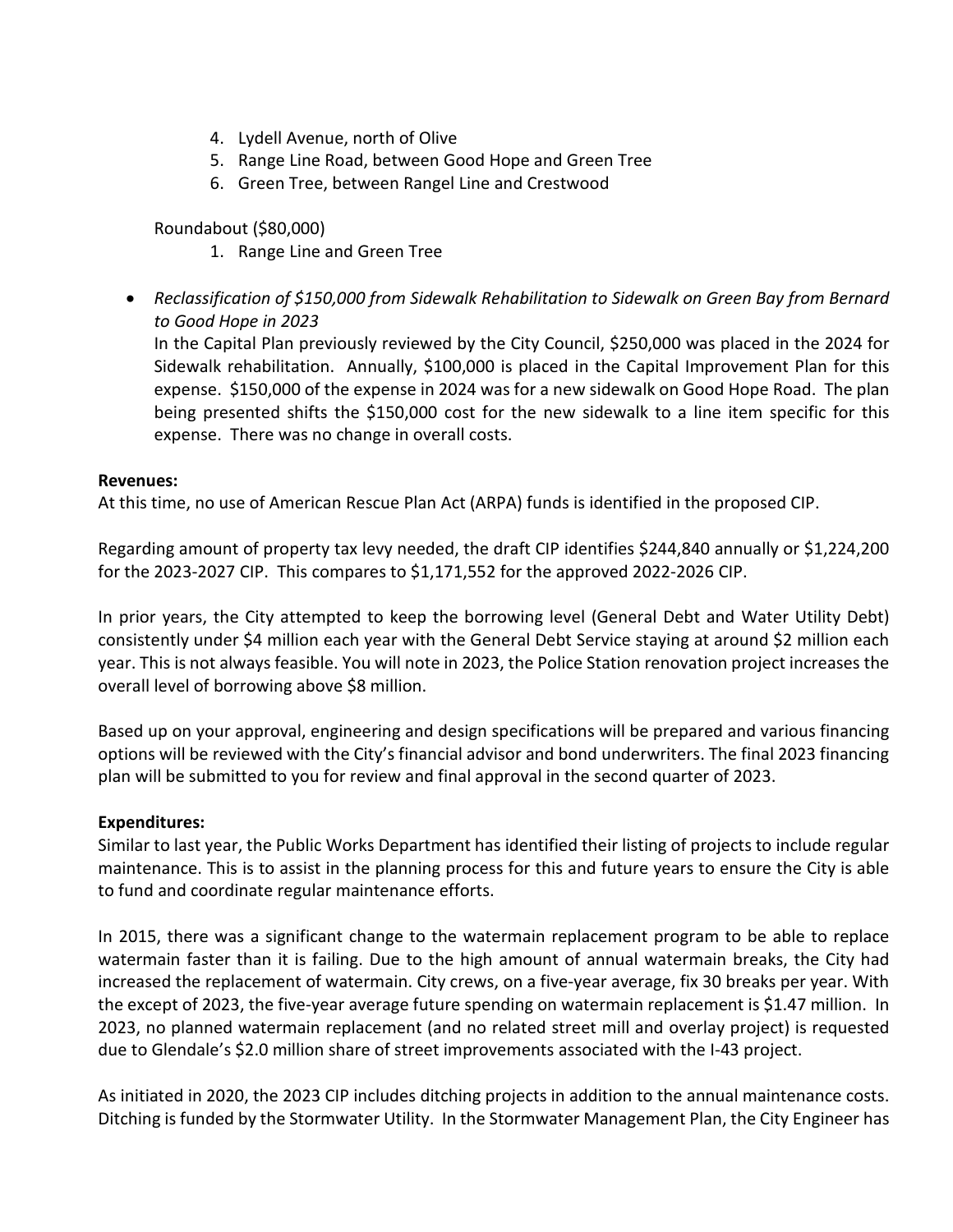

identified that many ditches have been fully filled in by dirt and sediment; therefore, the ditches are no longer functional and in need of maintenance. Funding for 2023 and for several future years will be reditching the Crestwood area.

In 2023, capital equipment requests from the Public Works Department includes the replacement of two snowplow trucks with wing, two pick-up trucks, and a riding mower.

The largest project in the 2023-2027 CIP is the requested 2023 renovation of the Police Department facility at a cost of \$5,000,000. The remaining Police Department's 2023 equipment program identifies replacements of squads (marked squads every 3 years), firearms and rifle sights.

Overall, the amount of 2023-2027 CIP funds requested of Glendale by the North Shore Water Commission, Bayside Communication Center, and North Shore Fire Rescue are \$2.7 million as compared to \$2.1 million for the 2022-2026 CIP. The most significant increase is due to the associated debt related to the construction of a replacement fire station in Glendale. At this time, staff is unable to make a determination on proper capital funding for library services, if any.

Staff requests your review of the CIP, as well as your input and direction as to the various policies/programs the City should consider in future years. Approving the 5-Year CIP will allow staff to determine the proper revenue source for the anticipated expenses in 2023. As always, this program is continually changing as funding sources change and needs are escalated.

# **RECOMMENDATION:**

Recommend the Common Council approve the 2023-2027 Capital Improvement Program per attachment.

# **ACTION REQUESTED:**

Motion to approve the 2023-2027 Capital Improvement Program as recommended.

#### **ATTACHMENTS:**

1. [2023-2027 Capital Improvement Program](https://www.glendale-wi.org/DocumentCenter/View/2683/Attach---2023-27-Capital-Improvement-Program)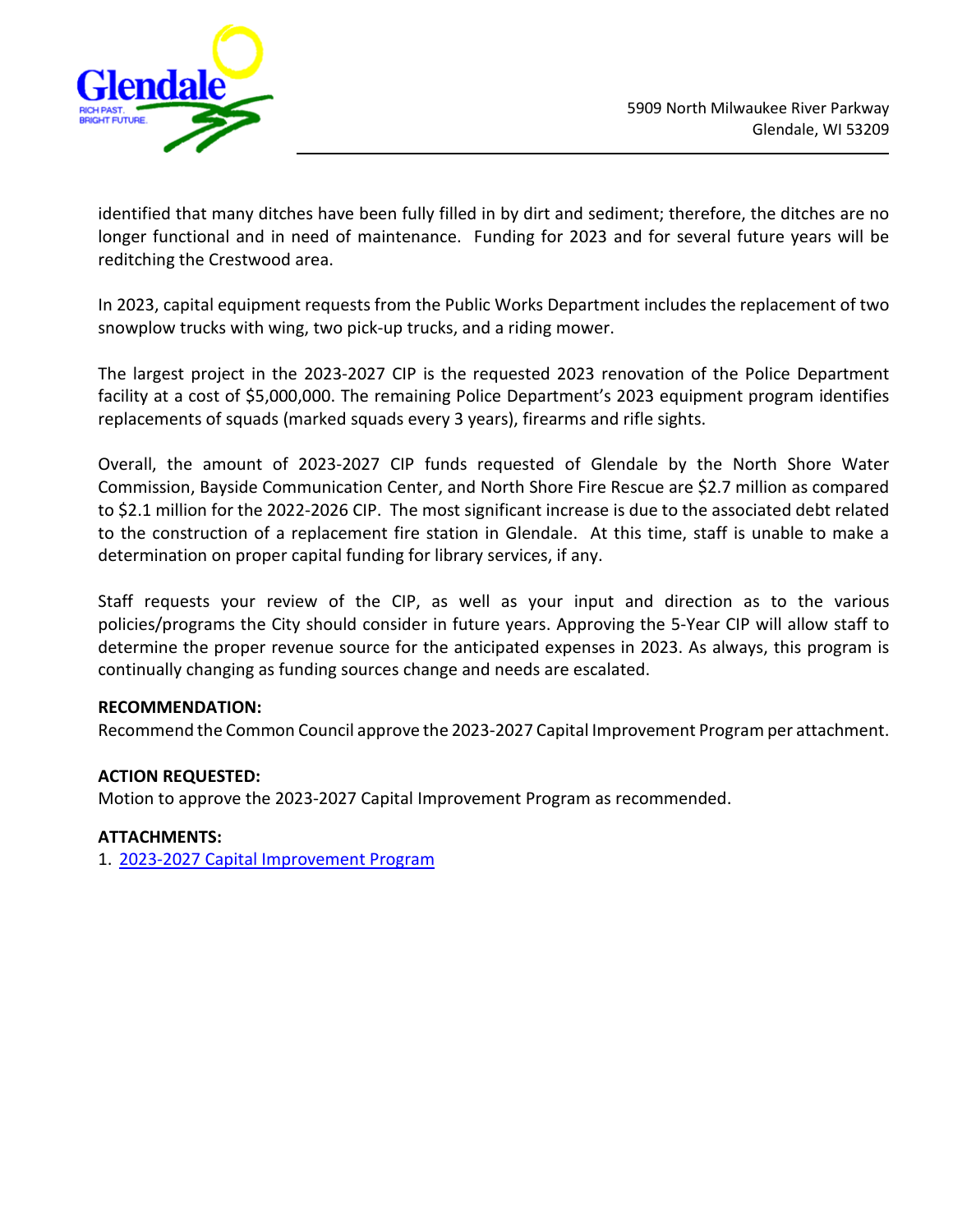<span id="page-8-0"></span>

- **SUBJECT:** Discussion and possible action for a development agreement for a Planned Unit Development District for River Park Apartments, LLC, 1616 West Bender Road, Tax Key Number 1619-974-000.
- **FROM:** John S. Fellows, AICP, Community Development Director

# **MEETING DATE:** May 23, 2022

| <b>FISCAL SUMMARY:</b> |                             |     | <b>STATUTORY REFERENCE:</b> |                           |             |
|------------------------|-----------------------------|-----|-----------------------------|---------------------------|-------------|
|                        | <b>Budget Summary:</b>      | N/A |                             | <b>Wisconsin Statues:</b> | N/A         |
|                        | Budgeted Expenditure:   N/A |     |                             | <b>Municipal Code:</b>    | Chapter 13, |
|                        | <b>Budgeted Revenue:</b>    | N/A |                             |                           | Article D   |

| Land Use:               | Government Institutional          |
|-------------------------|-----------------------------------|
| Zoning:                 | PD (Planned Development District) |
| Target Investment Area: | NA                                |

## **BACKGROUND/ANALYSIS:**

River Park Apartments, LLC (Greg Devorkin) has acquired the vacant 1616 West Bender Road property, former home to several nursing home businesses dating back to the mid-1960s. Devo Properties, LLC (also Greg Devorkin) petitioned the City of Glendale to rezone the property from S-1 Special (Institutional) District to PD-Planned United Development District-Multi-Family Residential for the purpose of transforming the property to a multi-family residential setting. A general development plan was approved by the City on February 14, 2022. Planned Unit Development District requires a three-part process that includes a rezoning/general development plan approval, followed by a specific implementation plan, followed by a development agreement.

The existing building will remain but will be converted into apartment living units with the exterior repaired and enhanced, repair to the parking lot, and revitalizing the landscape beautification. In the submittal materials the project is generally presented to include 50 to 55 apartment living units and there is discussion of adding garages. The apartments will include studios, one-bedroom (about 875 squarefeet), and two-bedroom (about 1,100 square-feet). The submittal states that there are 103 parking spaces (about two parking spaces per unit with 50 apartments); however, qualifies that figure with the addition of the future garages.

The anticipated total investment is stated to be greater than \$5,000,000. Construction will start in Spring 2022 with occupancy to commence in mid-2023.

The general development plan and rezoning was approved on February 14, 2022. The specific development plan was approved on April 25, 2022. The applicant is requesting approval of the attached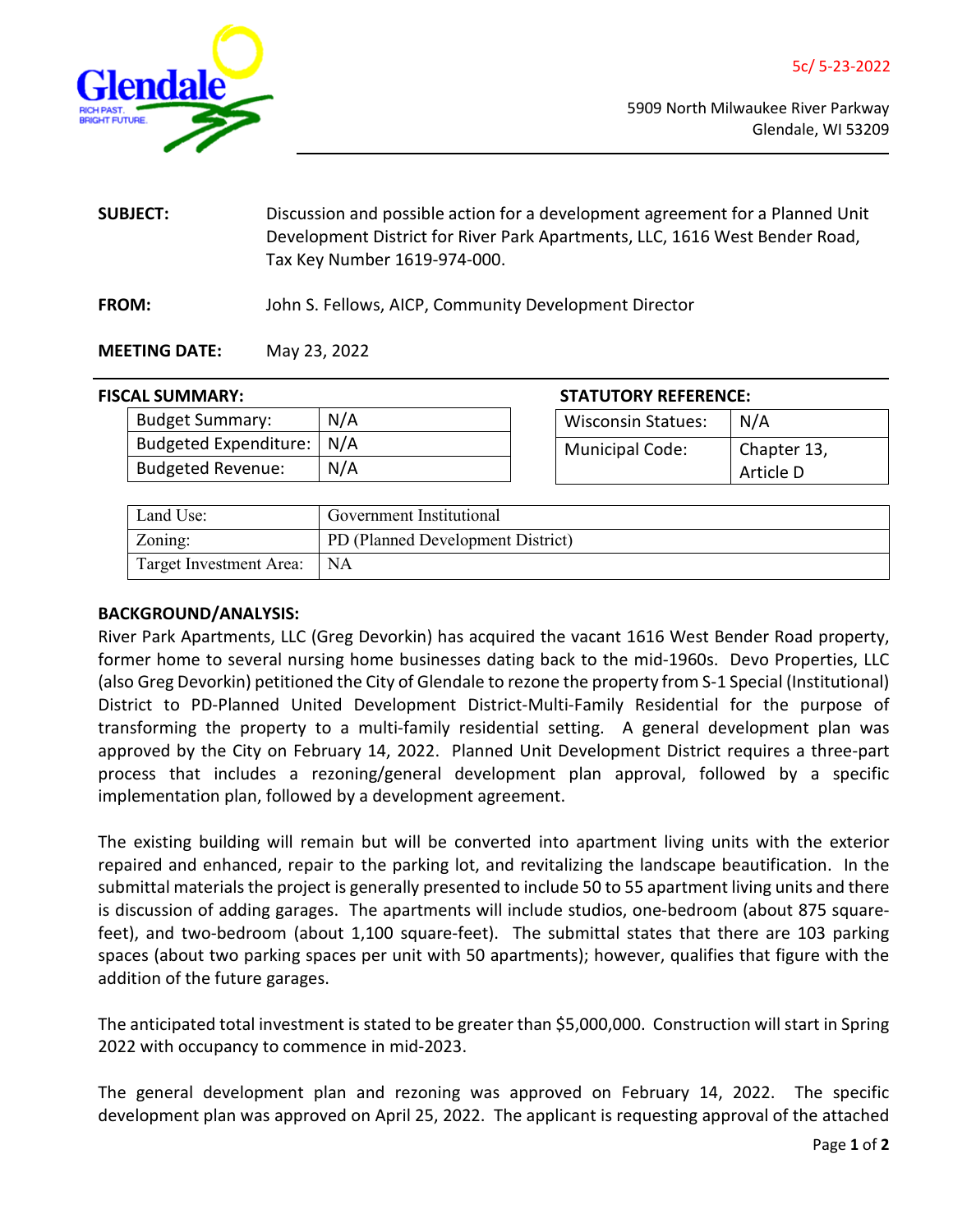Development Agreement. This development agreement has been reviewed by community development staff, the City Attorney, and the developer.

## **RECOMMENDATION:**

Staff recommends Common Council approve the development agreement.

# **ACTION REQUESTED:**

Motion to approve a development agreement for a Planned Unit Development District for River Park Apartments, LLC, 1616 West Bender Road, Tax Key Number 1619-974-000.

## **ATTACHMENTS:**

1. [1616 West Bender Road Supporting Documents](https://www.glendale-wi.org/DocumentCenter/View/2687/4b-Attachment--Development-Agreement---1616-W-Bender---Devco-River-Park-Apartments-LLC)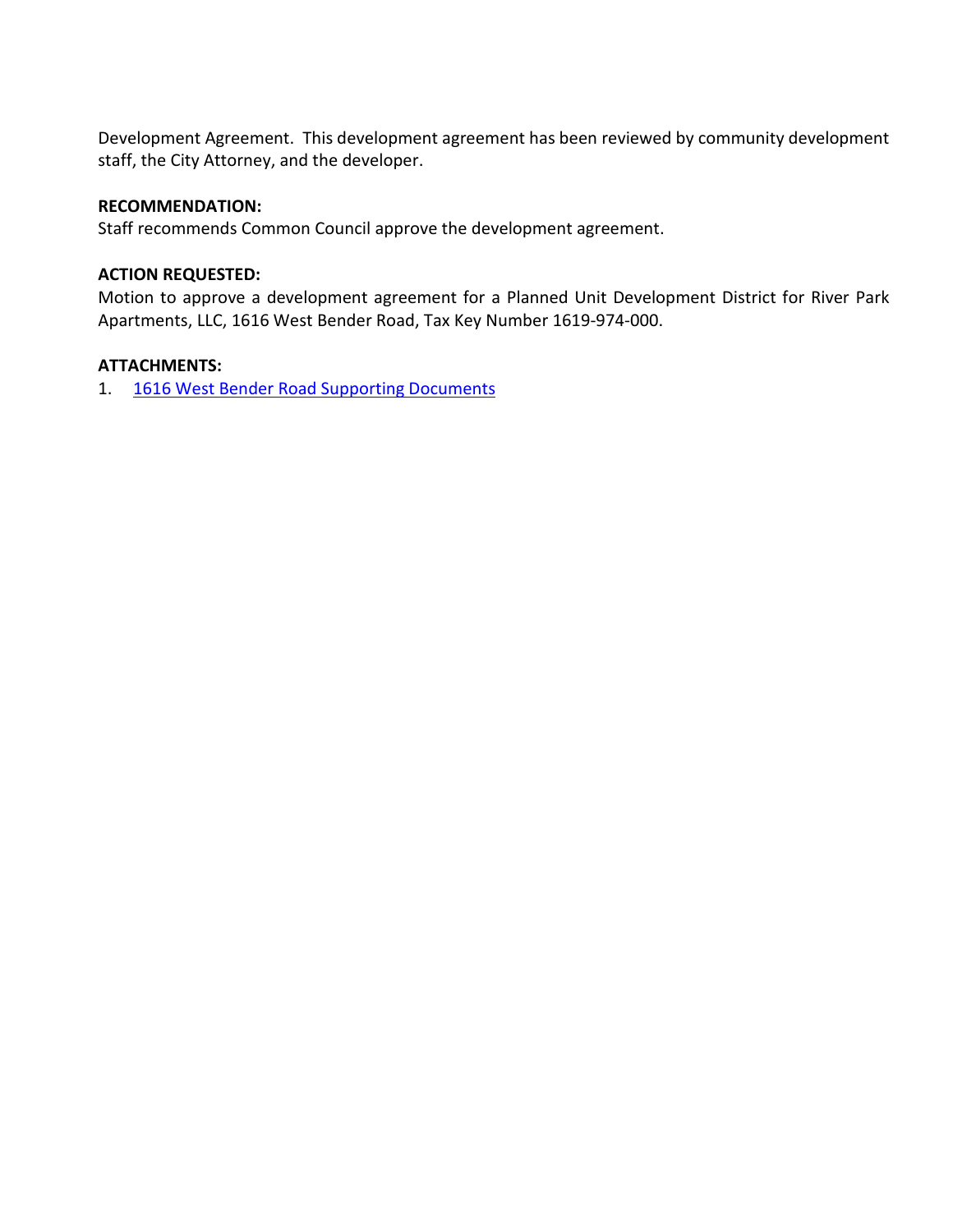<span id="page-10-0"></span>

**SUBJECT: FROM:** Consideration and discussion regarding an application for change of zoning for 7575 N Port Washington Road, Tax Key Number 097-8000-000, Land Use classification Planned Mixed Use, from B-1 "H2" Busin[ess and](javascript:void(0))  [Com](javascript:void(0))mercial District to Planned Unit Development of for gas station and convenience store - Referral to Plan Commission. John S. Fellows, Community Development Director May 23, 2022

**MEETING DATE:**

| .                            |     |  |
|------------------------------|-----|--|
| <b>Budget Summary:</b>       | N/A |  |
| <b>Budgeted Expenditure:</b> | N/A |  |
| <b>Budgeted Revenue:</b>     | N/A |  |

# **FISCAL SUMMARY: STATUTORY REFERENCE:**

| <b>Wisconsin Statues:</b> | N/A     |
|---------------------------|---------|
| <b>Municipal Code:</b>    | 13.1.34 |

## **BACKGROUND/ANALYSIS:**

Attached is a request from Spring North Corp/ Jason Singh (prospective owners) and Joachim Peter and Karlin Peter (current owners) to rezone the property from B1 "H2" to PD Planned Development District for a convenience store and gas station. The current use is a gas station. Under the B-1 "H-2" gas stations and convenience stores are not allowed, and expansion of a nonconforming use is prohibited.

The applicant has met with staff multiple times to discuss the site design, building design and other elements of redevelopment. Attached are partial plans for a general development plan approval. development.

#### Process:

The process for the Planned Development District includes three steps. Step one includes a map amendment and general development plan approval. Step two is the approval of a specific development plan, and step three is the approval of a development agreement with recording. Steps are summarized as:

Rezoning and General Development Plan Steps:

- Consideration by City Council Possible referral to Planning Commission
- Consideration by Plan Commission Possible recommendation to move forward to schedule a public hearing.
- Plan Commission Public Hearing
- Plan Commission Recommendation to Council
- Consideration by Council of the Plan Commission recommendation and consideration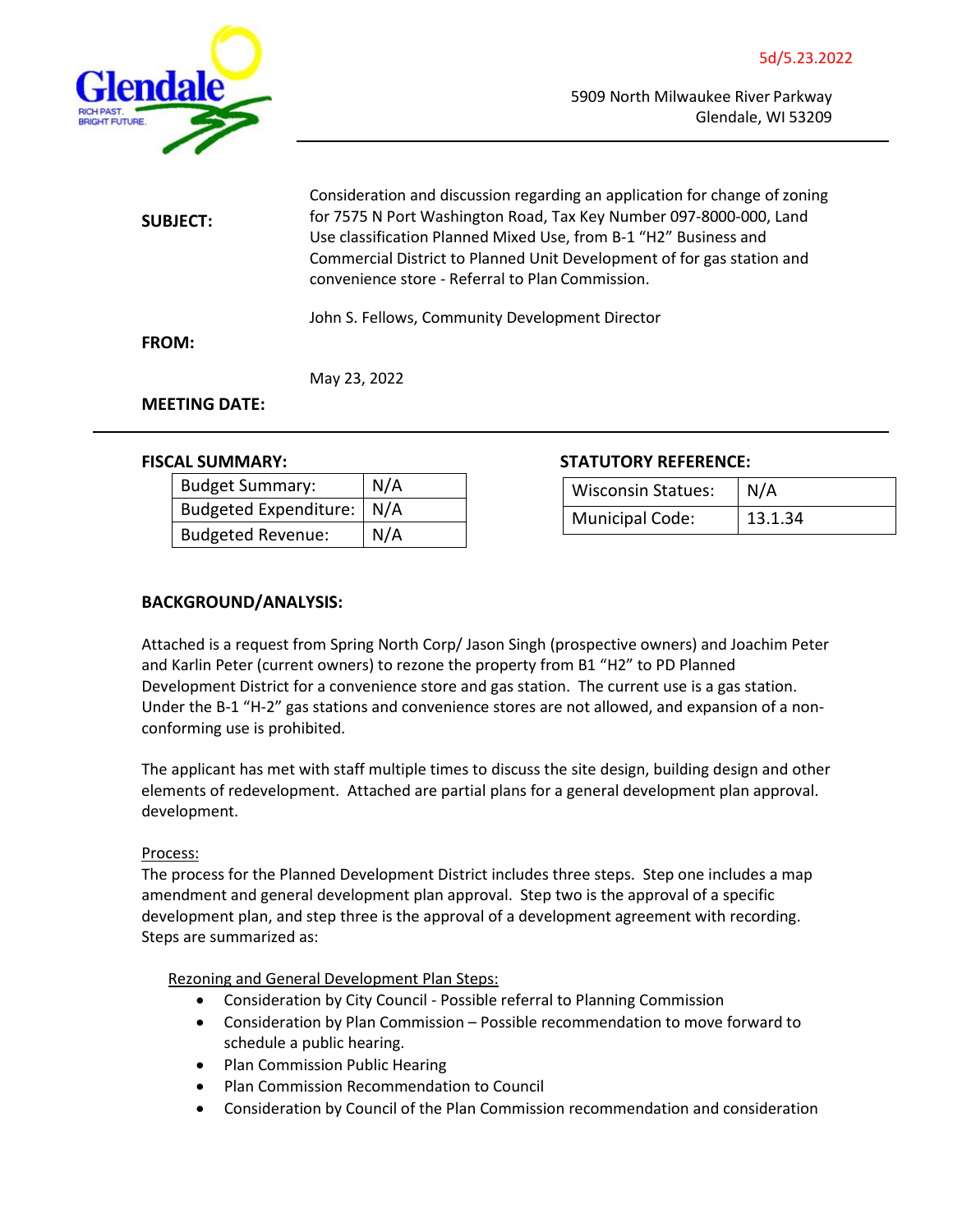to move forward and schedule public hearing

- City Council Public Hearing
- City Council Action

#### Specific Development Plan Approval

- Plan Commission Review
- City Council Review

#### Development Agreement

- City Council Review
- Recording

## General Development Plan Summary:

The applicant has submitted plans for a gas station and convenience store. The submitted plans indicate a reduction of driveways and improvements to existing driveways. The building will be positioned in the middle of the site facing Port Washington Road. The canopy structure will be in front of the building and parallel to Port Washington Road. Gas pumps for diesel will be located at the rear of the property. Building plans indicate larger window openings, brick veneer and spandrel windows. The plans do not show any elenctic charging stations or other similar technologies. At this time the submission of general landscaping plans, lighting plans, and stormwater plans have not been provided. The applicant has not submitted plans for the canopy structure. Staff has indicated that a canopy with a residential style roof would blend into the surroundings. Staff also recommends any canopy structure have brick columns to balance the proportions of the overall structure and complement the architecture of the building. These items will need to be provided prior to a Plan Commission Public Hearing.

#### **RECOMMENDATION:**

Staff recommends council consider the attached application and consider referring the request to the Plan Commission for a rezoning from B-1 "H2" Business and Commercial District to Planned Unit Development for a gas station and convenience store.

# **ACTION REQUESTED:**

Motion to refer the application for a change of zoning to the Plan Commission for 7575 N Port Washington Road, from B-1 "H2" Business and Commercial District to Planned Unit Development for gas station and convenience store - Referral to Plan Commission.

#### **ATTACHMENTS:**

1. [7575 N Port Washington Road - Attachments](https://www.glendale-wi.org/DocumentCenter/View/2686/Attachment-7575-N-Port-Washington-Rd)